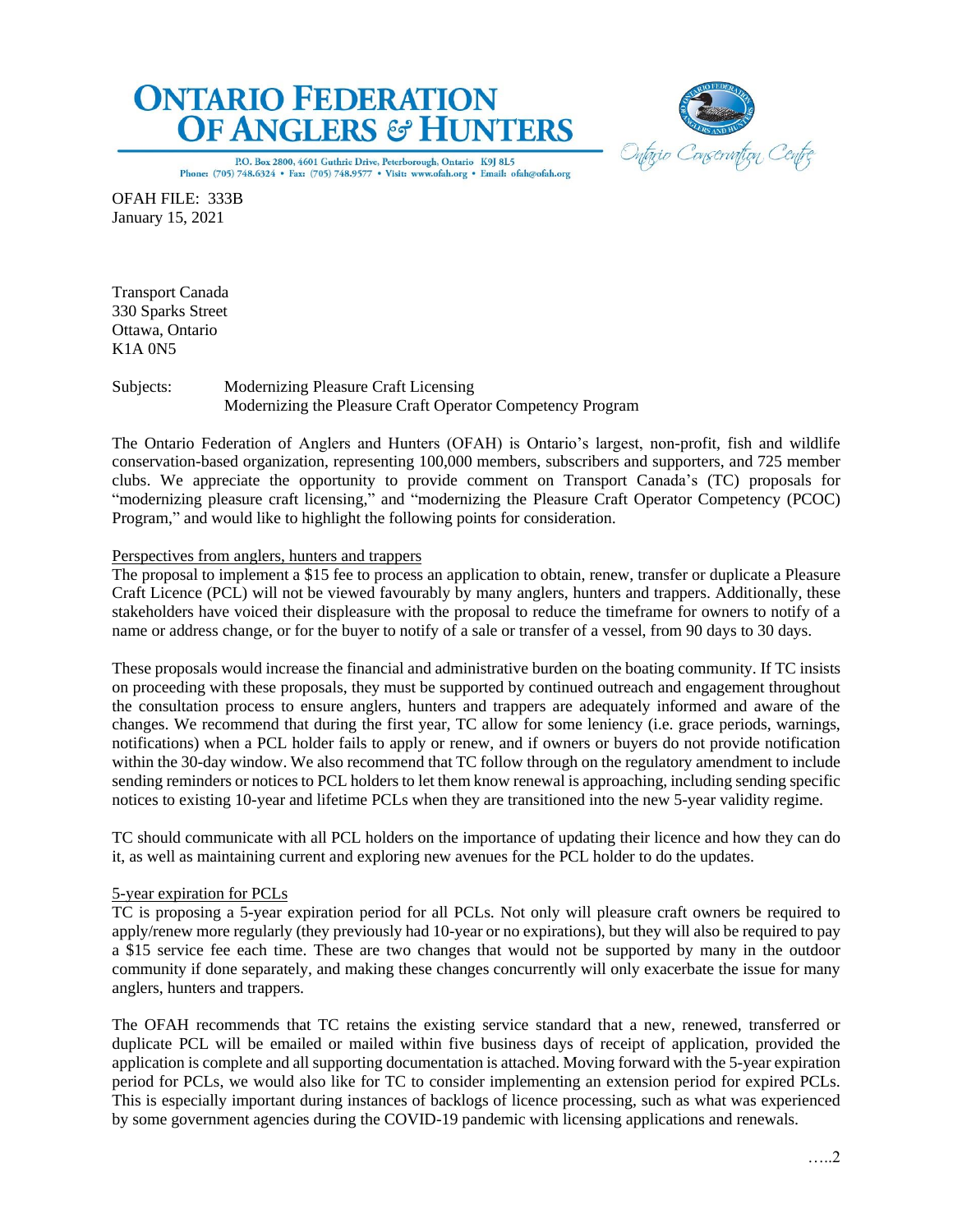# Consultation and engagement with "key stakeholders"

The proposal references an economic impact study commissioned by TC titled, *Establishing Owner-Financed Cleanup Funds and Introducing Service Fees for Pleasure Craft* (January 2, 2019), and highlight that the findings indicate that introducing modest fees for pleasure crafts would have no discernable impact on boat owners' purchases of pleasure crafts or on the continued operation of existing pleasure crafts. The purpose of this report is to understand the perspectives of key stakeholders in the boating sector; however, this conclusion does not provide an accurate representation of what was presented in the report.

The report states that only a modest number of stakeholders were engaged, and that the interviews conducted "do not constitute a comprehensive survey of the boating community." The report goes on to describe that it was not possible to make an accurate assessment of the potential impacts the introduction of a fee would have, and that the information analyzed was difficult to validate and was "largely anecdotal in nature." Because of the limited information and conflicting perspectives, it is difficult for us to come to the conclusion that the \$15 PCL service fee will not, to some degree, impact boaters.

## Understanding impacts to anglers, hunters and trappers

The OFAH acknowledges that a \$15 fee may appear to be minor, but what may be challenging to capture in an economic impact study are the cumulative effects of expenses needed to participate in these outdoors activities. Anglers, hunters and trappers spend a significant amount of money on equipment, maintenance and upkeep, licences, fuel and other costs. With no defensible evidence to suggest that a \$15 fee would not impact these communities, then there is a possibility that some boaters could potentially be negatively affected by the fee proposal.

The report also fails to elaborate on the impacts to new boaters and the fees associated with the PCOC program. Introducing a \$5,000 accreditation application fee that course providers need to pay every five years and implementing an additional \$8.50 access fee for maintenance and test materials for each Pleasure Craft Operator Card issued will force agencies to recover those costs from prospective PCOC holders.

Under these proposals there will be unknown and increased costs to acquire a PCOC, and additional costs associated with PCLs, and the impacts that this will have on key stakeholders like anglers, hunters and trappers, have not been adequately evaluated. Barriers to participation have overarching implications with provincial revenue mechanisms that support fish and wildlife management, including funding that goes into Ontario's Special Purpose Account. In Canada, there are approximately 2.97 million anglers, 1.27 million hunters and 45,000 trappers. Many of these people are also boat owners and are represented by numerous conservation organizations that advocate on their behalf like the OFAH. Outdoors communities and agencies need to be directly consulted, engaged and included in these discussions, and if TC moves forward with the fee proposals, there must be direct benefits to anglers, hunters, trappers and the broader boating community.

## Enhancing TC boating programs

TC states their commitment to modernizing boating services and delivering value to Canadians, and we would like to hold them accountable to these promises. The PCL application fee and the proposed changes to the PCOC program are predicted to generate approximately \$1.8 million/year and \$1.36 million/year in revenue, respectively. These funds must be earmarked towards enhancing boating services, including but not limited to:

- finding program efficiencies, improving data quality and strengthening administration;
- providing better oversight and management of TC boating programs;
- improving the accuracy of and updating information in the Pleasure Craft Electronic Licensing System;
- streamlining and creating a user-friendly system for PCL applications; and
- providing better communication to PCL holders on the application process.

The most critical and significant consideration for TC is how funds will be used to support the "modernization" of the programs and how dollars invested by boaters could go back into improving and enhancing boating as an important social and economic activity in Canada.